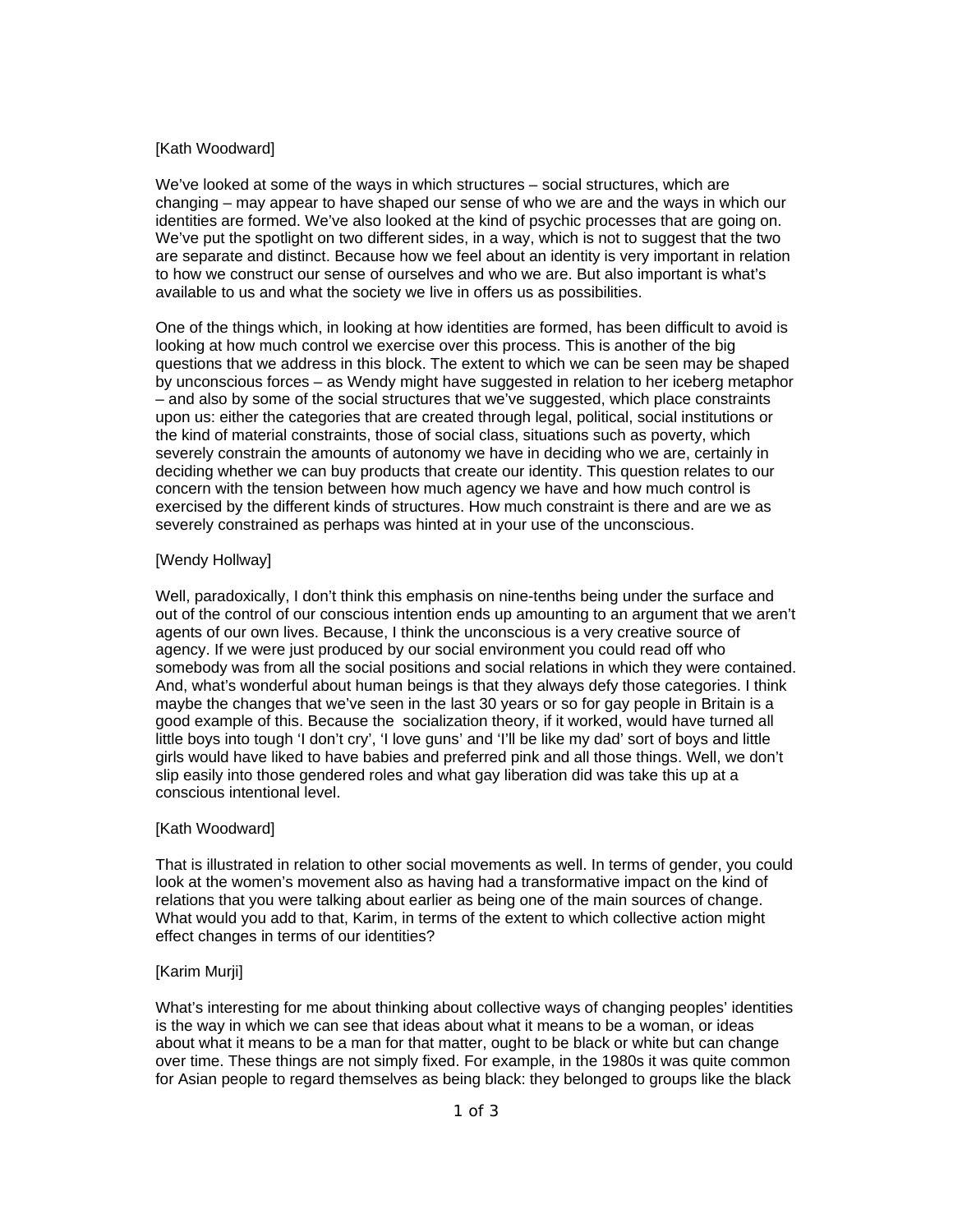section of the Labour Party (there's still something called Southall Black Sisters, which is largely made up of Asian people) and so on. To some extent, that terminology has moved on and lots of Asian people don't describe themselves as being black any more. But at that time, when African-Caribbean and Asian people all saw themselves as being black, there was something quite powerful being said about identity and identification because we're not just giving ourselves an identity, we're also identifying collectively with a group of people. And that group identity also gives us the sense of who we are and what our goals are, what we're trying to achieve and so on. So I think collective identification, such as the nation or the football crowd or a group of people who are interested in hunting or other similar hobbies are quite powerful ways of thinking about the part both agency and structure play in identity. To some extent we belong to groups because they give us an identity but also, to some extent, we fashion some of the meanings of those identities while we're in those groups by the ways in which we behave and they behave towards us.

#### [Kath Woodward]

How important are the names, do you think, in terms of these categories, because Wendy mentioned the gay movement and earlier on you talked quite a lot about the issue of being black and Asian or Asian and British?

### [Karim Murji]

There's a good example in the block of a quote from Henry Louis Gates where he says 'My grandfather was a Negro, my father was coloured and I'm black.' Well, if you move on from that, you'd now say you're a person of colour, because in the USA people like Henry Louis Gates, who's a black professor in the USA, describe themselves as people of colour.

#### [Kath Woodward]

So it is important what words we use and the names we use. It isn't just about merely a label. It actually illustrates how dynamic the process of changing identities is and it also illustrates the ways in which, through taking action, it is possible for people to reshape, reform, identities.

## [Karim Murji]

Yes, it is possible but we shouldn't assume that people can always transform their identities. If we take the example of race and ethnicity, the language may have changed from negro to coloured to black to person of colour or ethnic minority (some are all those) but somewhere along the line the inequalities within groups of people one might broadly label 'white' and 'black' are still very marked and very clear. So, we can change something about the categories and we can change something about our identities and we can change something about the way in which people might see us, but some of those material factors that you were referring to earlier on do persist – not in exactly the same way, but they do persist.

#### [Wendy Hollway]

I think language unfortunately only works because it emphasizes the difference between things in one category and things in another. Black means black because of white, in the context of racial difference. But, of course, people don't fit into those categories. They are extremely fuzzy. In fact they just don't work, as Hitler found out when he tried to categorize Jews and Arians in the 1930s. It was an impossible task and so he kept on changing the rules, because who we are, even just simply in terms of ethnicity, is massively multiple and